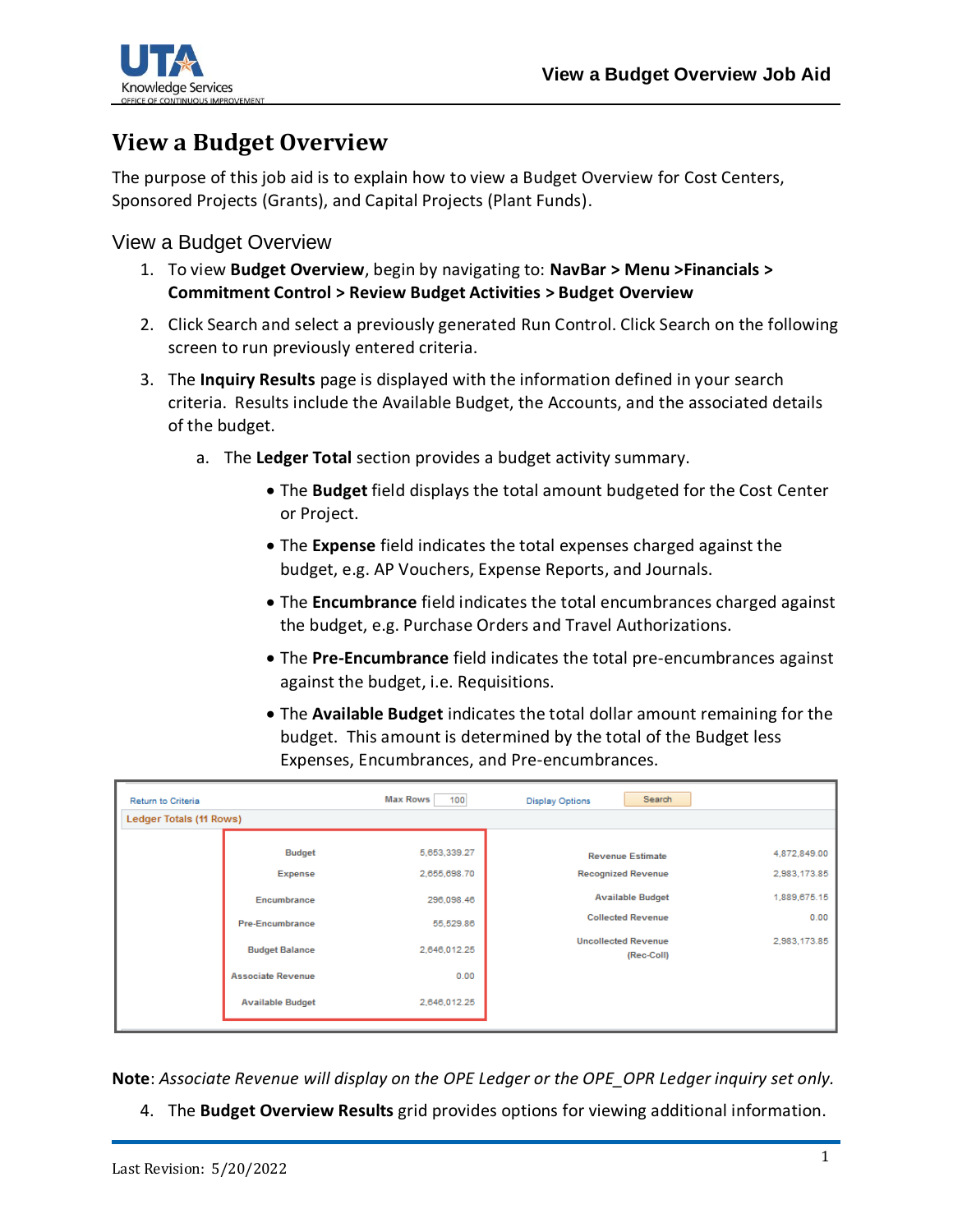

a. The **Max Rows** field defaults to **100**. This field determines the maximum number of lines that display in the Budget Overview Results table as well as the transaction Activity Log page. If needed, you can indicate the number of rows that you want to view by increasing or decreasing the **Max Row** field.

Note: This change applies to your current session only.

- b. Click the **Horizontal Scrollbar** at the bottom of the grid to scroll to the right side to view additional balances.
- c. The contents of the **Budget Overview Results** table to can be downloaded to Microsoft Excel by clicking the Download icon.
- d. Starting from the left side of the grid, the appropriate monetary link can be clicked to drill-down to the **Activity Log** page to view details for dollar amounts.
	- The **Show Budget Details** icon is used to view the Budget Details page. This section displays budget information for a specific ledger, i.e. OPE, and budget account, i.e. G1200.



**Note**: *This icon is not available when viewing information by Calendar Type "Detail Accounting Period".*

> • The **Show Budget Transaction Types** icon is used to access the Budget Transaction Types page. This page dipslay the amount of the original budget and any amount rolled over from the previous fiscal year (if applicable).

LO.

- e. A **Ledger Group** is related to a different source of funds.
	- **OPE\_CHILD1** (Operations Expense) used to view budget activity for a **Cost Center** at the B level.
	- **OPR** (Operations Revenue) is used to view budget activity for a **Cost Center** at the parent level.
	- **OPE\_OPR** ledger inquiry set is used to view a combined ledger for a **Cost Center** at the parent level.
	- **OPE\_CH\_OPR** ledger inquiry set is used to view a combined ledger for a **Cost Center** at the B level.
	- **PLANT** is used to view budget activity for a **Capital Project** (Plant Fund).
	- **GRT\_CHILD1** is used to view budget activity for a **Sponsored Project (Grant)**.
	- **DETAIL** is used to view General Ledger Account Information, i.e. 63003 = Office Supplies, for a **Cost Center**, **Sponsored Project**, or **Capital Project**.
- f. The **Budget Account** describes the purpose of the funds, e.g. A1200 (Wages), B4000 (Operating Expenses), G4010 (Salaries), G4110 (Travel – Domestic).
- g. The **ChartField** values indicate the funding source for the Ledger Group.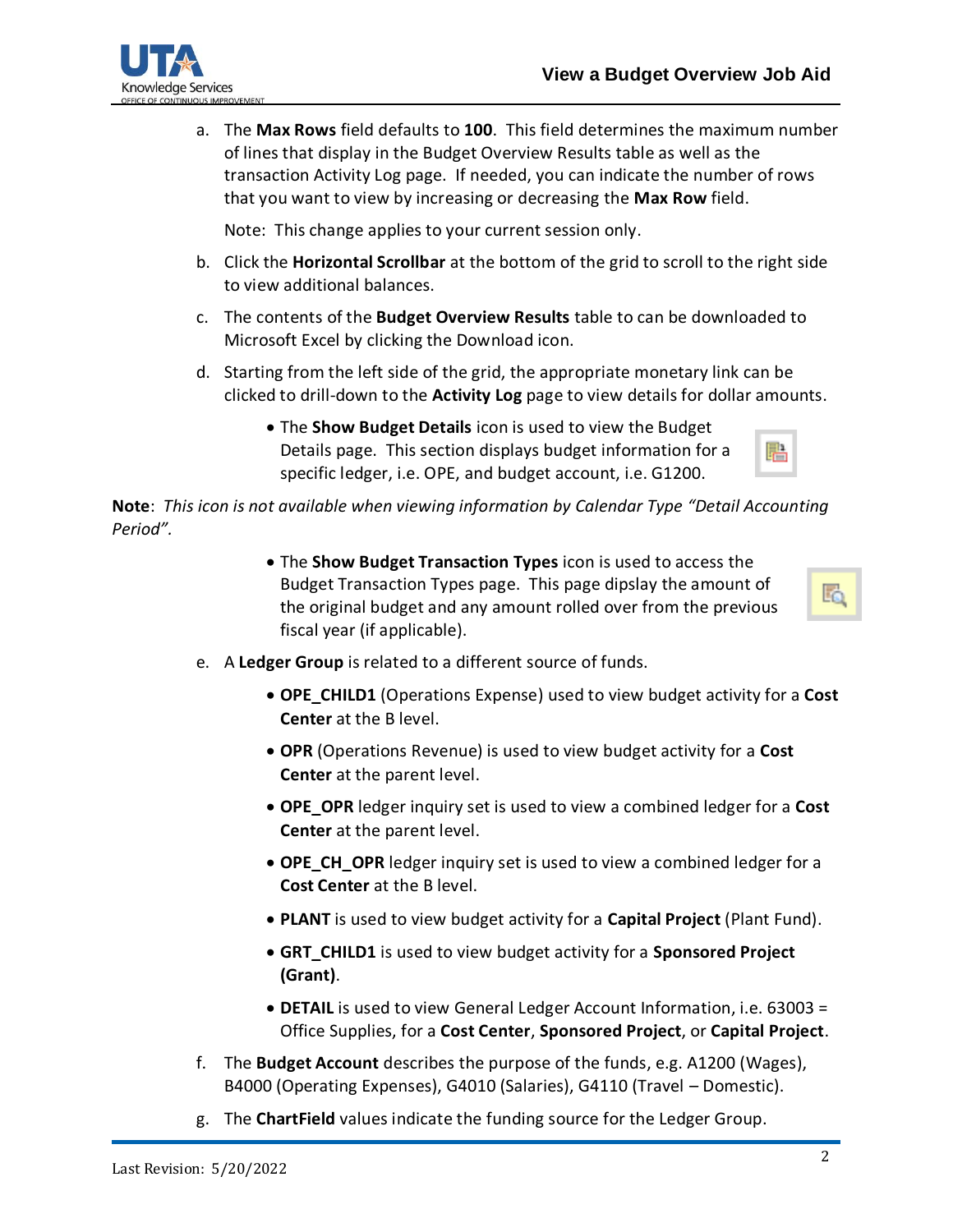

- 5. Click the **Show Budget Details** icon to view the **Budget Details** page.
	- The **Budget** field displays the total amount budgeted.



- The **Expense** field displays the total expenses charged against the budget, e.g. AP Vouchers, Expense Reports, and Journals.
- The **Encumbrance** field displays the total encucmbrances charged against the budget, e.g. Purchase Orders, Travel Authorizations, and Salaries.
- The **Pre-encumbrance** field displays the total pre-encumbrance chargef against the budget, i.e. Requisitions.
- The **Available Budget** section indicates the total dollar amount remaining the budget. This amount is determined by the total of the Budget less Expenses, Encumbrances, and Pre-encumbrances.

| <b>Budget Details</b>                                                                                                         |                                                                     |                                              |                                                                                               |  |  |  |
|-------------------------------------------------------------------------------------------------------------------------------|---------------------------------------------------------------------|----------------------------------------------|-----------------------------------------------------------------------------------------------|--|--|--|
| $\bf{0}$<br><b>Display Chart</b>                                                                                              |                                                                     |                                              |                                                                                               |  |  |  |
| <b>Ledger Amounts</b>                                                                                                         |                                                                     |                                              |                                                                                               |  |  |  |
| <b>Budget:</b><br>Expense:<br>Encumbrance:<br>Pre-Encumbrance:                                                                | 64,500.00 USD<br>68,853.20 USD<br>82,500.00 USD<br>0.00 USD         | 桶<br>۰â<br>⊕<br>崎<br>⊕<br>-9                 | 100<br><b>Max Rows</b><br><b>Attributes</b><br>Parent / Children<br><b>Associated Budgets</b> |  |  |  |
| <b>Associate Revenue</b>                                                                                                      | 0.00<br><b>USD</b>                                                  |                                              |                                                                                               |  |  |  |
| <b>Available Budget</b><br><b>Without Tolerance</b><br><b>With Tolerance</b>                                                  | $-86,853.20$ $\sqrt{3}$<br><b>USD</b><br>-86,853.20 周<br><b>USD</b> | Percent (-134.66%) 周<br>Percent (-134.66%) 周 | Forecasts                                                                                     |  |  |  |
| <b>Budget Exceptions</b><br><b>Exception Errors</b><br>$\circ$<br><b>Exception Warnings</b><br>30<br><b>Budget Exceptions</b> |                                                                     |                                              |                                                                                               |  |  |  |
| OK                                                                                                                            |                                                                     |                                              |                                                                                               |  |  |  |

- a. To view specific details for each **Ledger Amounts**, click the appropriate icon.
	- The **Drill to Ledger** icon (open green book) displays ledger details by accounting period (month).
	- The **Activity Log** icon (closed gold book) displays transcation details for the ledger.
	- The **Parent/Children** link displays budget account information. If viewing information at the Parent level, this section provides all child budget accounts established for the Cost Center or Project and the available budget for each account.
- 6. Click the **Show Budget Transaction Types** icon to view the amount of the original budget, the total adjustment amount, and the adjustment and original transfer amounts. This section also provides the budget closing amount and any amount rolled over from the previous fiscal year.